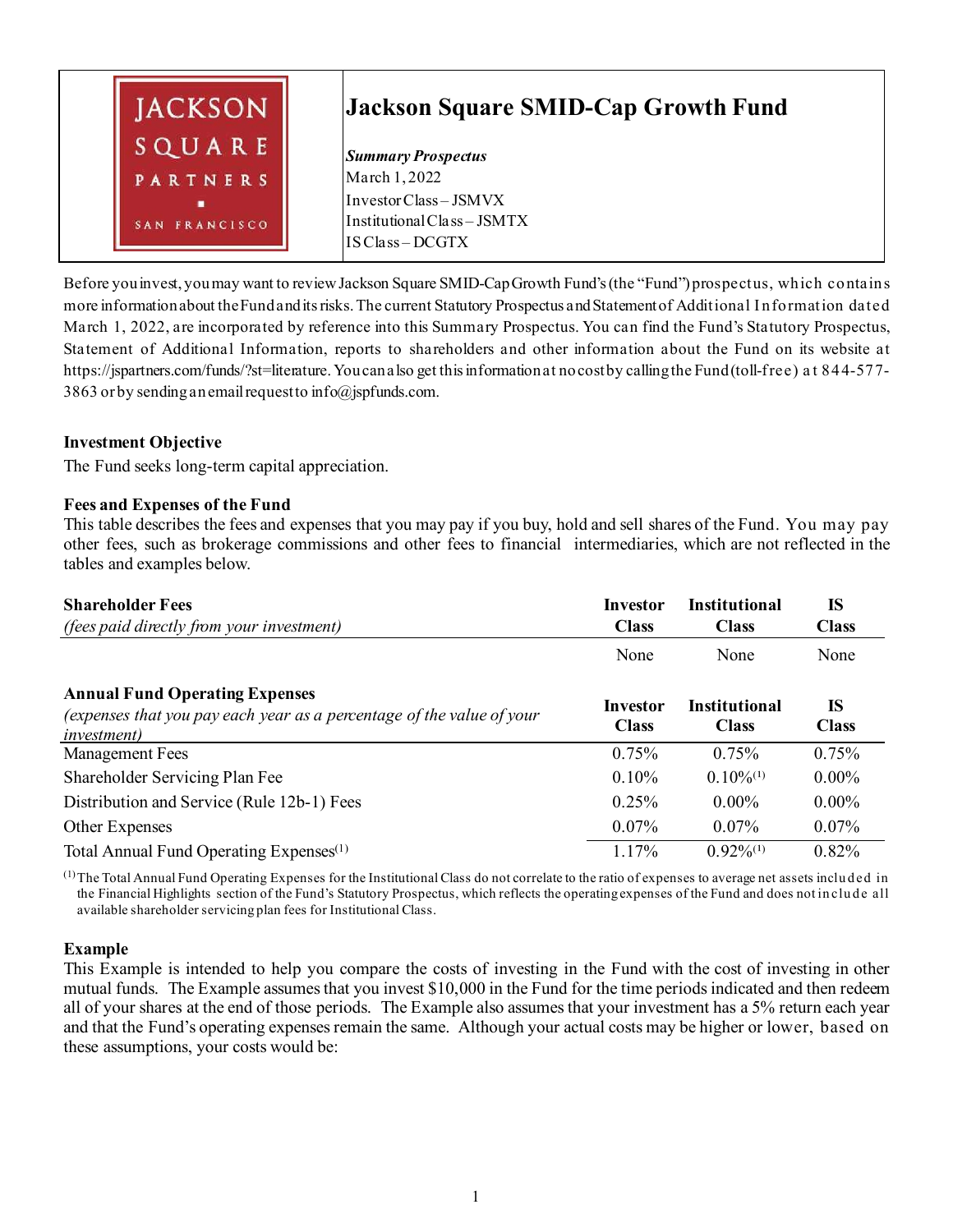|                            | One Year | <b>Three Years</b> | <b>Five Years</b> | <b>Ten Years</b> |
|----------------------------|----------|--------------------|-------------------|------------------|
| <b>Investor Class</b>      | \$119    | \$372              | \$644             | \$1,420          |
| <b>Institutional Class</b> | \$94     | \$293              | \$509             | \$1,131          |
| <b>IS Class</b>            | \$84     | \$262              | \$455             | \$1,014          |

### **Portfolio Turnover**

The Fund pays transaction costs, such as commissions, when it buys and sells securities (or "turns over" its portfolio). A higher portfolio turnover rate may indicate higher transaction costs and may result in higher taxes when Fund shares are held in a taxable account. These costs, which are not reflected in the annual fund operating expenses or in the Example, affect the Fund's performance. During the most recent fiscal year, the Fund's portfolio turnover rate was 56% of the average value of its portfolio.

# **Principal Investment Strategies**

The Fund is non-diversified and invests primarily in common stocks of growth-oriented companies that the Adviser believes have long-term capital appreciation potential and may grow faster than the U.S. economy. Under normal circumstances, the Fund invests at least 80% of its net assets (plus any borrowings for investment purposes) in securities issued by small-and mid-capitalization companies. This investment policy can be changed by the Fund upon 60 days' prior written notice to shareholders. The Adviser defines small-and mid-capitalization companies as companies, at the time of purchase, within the range of the capitalization of companies constituting the Russell 2500® Growth Index. As of December 31, 2021, the capitalization range of the Russell 2500® Growth Index was between approximately \$32 million and \$35 billion. The Fund tends to hold a relatively focused portfolio of between 25 and 35 companies, although from time to time the Fund may hold fewer or more stocks depending on the Adviser's assessment of the investment opportunities available. From time to time, the Fund may focus its investments in securities of companies in the same economic sector, including the Information Technology sector.

The Fund may invest up to 20% of its net assets in securities of foreign issuers, which may include global depositary receipts ("GDRs") and, without limitation, sponsored and unsponsored American depositary receipts ("ADRs") that are actively traded in the United States, including issuers located or operating in emerging markets and frontier markets. The Fund determines that a market is an emerging market if it is included in the MSCI Emerging Markets Index; the Fund determines that a market is a frontier market if it is included in the MSCI Frontier Markets Index. To the extent the Fund invests in securities denominated in a particular currency, it may invest in forward foreign currency exchange contracts to hedge currency risks associated with the investment.

In addition, the Fund may invest in real estate investment trusts ("REITs"). REITs are corporations or trusts that invest primarily in fee or leasehold ownership of real estate, mortgages or shares issued by other REITs, and that receive favorable tax treatment provided they meet certain conditions, including the requirement that they distribute at least 90% of their taxable income.

Using a bottom-up approach in selecting securities for the Fund, the Adviser seeks to select securities of companies that it believes are beneficiaries of fundamental change, have strong competitive positions, attractive unit economics capable of generating strong and consistent cash flows as the business scales, shareholder-aligned management teams and the opportunity to generate consistent, long-term growth of intrinsic value. The Adviser typically considers a company's operational efficiency and management's plans for capital allocation. Through the Adviser's investment research process, it seeks to identify the companies that it believes will exceed the market's expectations for: 1) key financial metrics and 2) sustainable competitive advantage. The Adviser purchases these securities for the Fund when it believes the market has not already reflected these expectations in the current stock price. Additionally, the Adviser typically invests for a 3-5 year time horizon, allowing it to take advantage of discrepancies between short-term price movements and long-term fundamental prospects.

Holdings are typically sold to make room in the portfolio for more attractive stocks, or where the holding reaches the Adviser's estimate for its intrinsic value, or in response to an unexpected, negative fundamental change, including a change in management's strategic direction.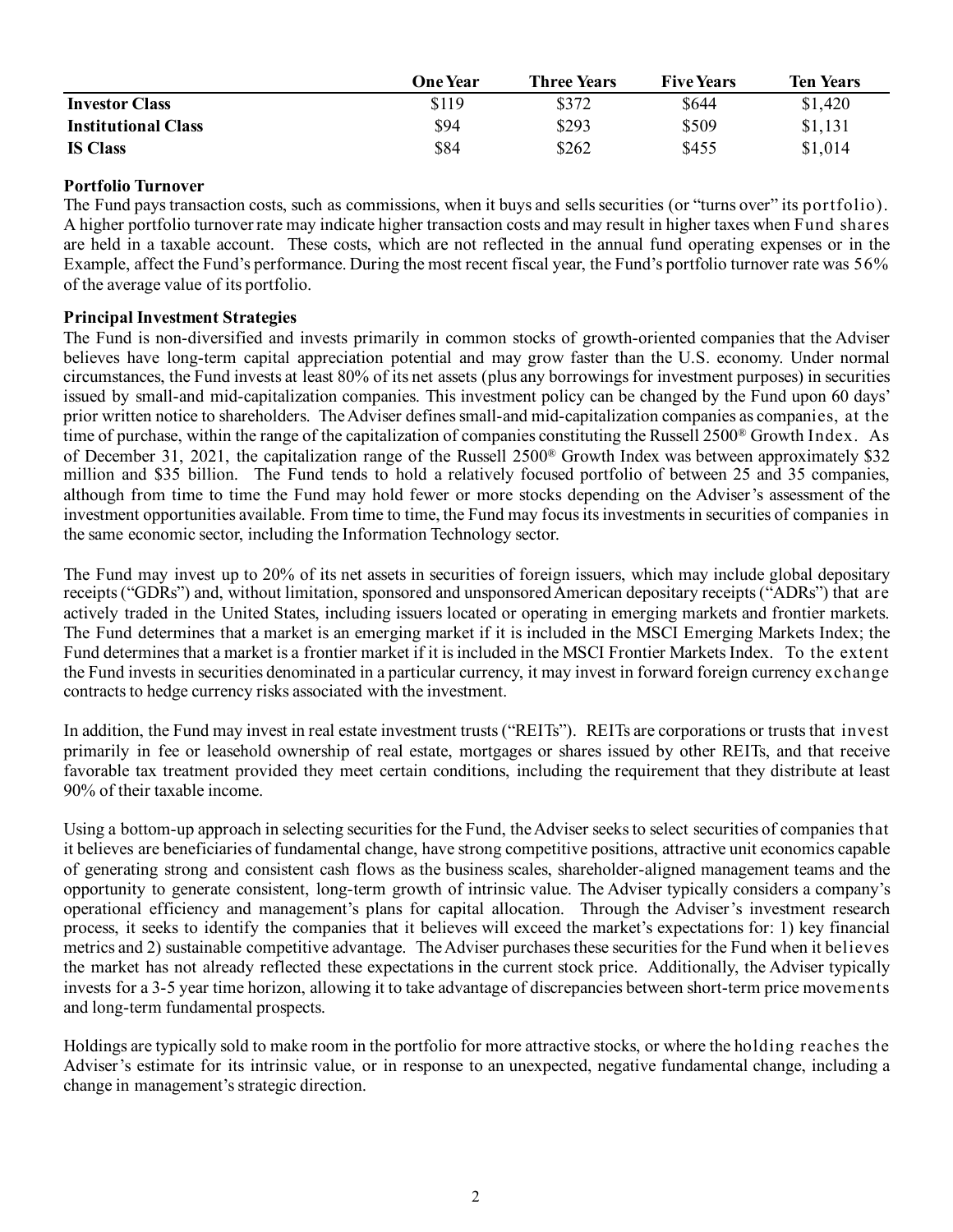# **Principal Risks**

An investment in the Fund is not a deposit of a bank and is not insured or guaranteed by the Federal Deposit Insurance Corporation or any other governmental agency. In addition to not achieving your investment goals, **you could lose all or a portion of your investment in the Fund over short or even long periods of time**. The principal risks of investing in the Fund are:

*General Market Risk.* The Fund's net asset value and investment return will fluctuate based upon changes in the value of its portfolio securities. Certain securities selected for the Fund's portfolio may be worth less than the price originally paid for them, or less than they were worth at an earlier time.

*Management Risk.* The Fund may not meet its investment objective or may underperform the market or other mutual funds with similar investment strategies if the Adviser cannot successfully implement the Fund's investment strategies.

*Equity Securities Risk*. The equity securities held in the Fund's portfolio may experience sudden, unpredictable drops in value or long periods of decline in value. This may occur because of factors that affect securities markets generally or factors affecting specific industries, sectors, geographic markets or companies in which the Fund invests.

*Small-Cap and Mid-Cap Companies Risk.* The small-cap companies in which the Fund invests may not have the management experience, financial resources, product diversification and competitive strengths of large cap companies. Small-cap company stocks may also be bought and sold less often and in smaller amounts than larger company stocks. Securities of small-cap and mid-cap companies may be more volatile and less liquid than the securities of large-cap companies.

*REIT Risk*. The real estate industry has been subject to substantial fluctuations and declines on a local, regional and national basis in the past, and may continue to be in the future. Also, the value of a REIT can be hurt by economic downturns or by changes in real estate values, rents, property taxes, interest rates, tax treatment, regulations, or the legal structure of a real estate investment trust.

*Foreign Securities Risk*. Investments in securities of foreign issuers involve risks not ordinarily associated with investments in securities and instruments of U.S. issuers, including risks relating to political, social, and economic developments abroad, differences between U.S. and foreign regulatory and accounting requirements, tax risks, and market practices, as well as fluctuations in foreign currencies. There may be less information publicly available about foreign companies than about a U.S. company, and many foreign companies are not subject to accounting, auditing, and financial reporting standards, regulatory framework and practices comparable to those in the U.S.

*Emerging Markets Risk.* Emerging markets are markets of countries in the initial stages of industrialization and that generally have low per capita income. In addition to the risks of foreign securities in general, emerging markets are generally more volatile, have relatively unstable governments, social, and legal systems that do not protect shareholders, economies based on only a few industries, and securities markets that are substantially smaller, less liquid, and more volatile with less government oversight than more developed countries.

*Frontier Market Countries Risk*. Frontier market countries generally have smaller economies and even less developed capital markets than traditional emerging markets, and, as a result, the risks of investing in emerging market countries are magnified in frontier market countries. The magnification of risks are the result of: potential for extreme price volatility and illiquidity in frontier markets; government ownership or control of parts of the private sector and of certain companies; trade barriers, exchange controls, managed adjustments in relative currency values and other protectionist measures imposed or negotiated by the countries with which frontier market countries trade; and the relatively new and unsettled securities laws in many frontier market countries.

*Currency and Foreign Exchange Risk.* When the Fund buys or sells securities on a foreign stock exchange, the transaction is undertaken in the local currency rather than in U.S. dollars. The value of the foreign currency may increase or decrease against the value of the U.S. dollar, which may impact the value of the Fund's portfolio holdings and your investment. Other countries may adopt economic policies and/or currency exchange controls that affect their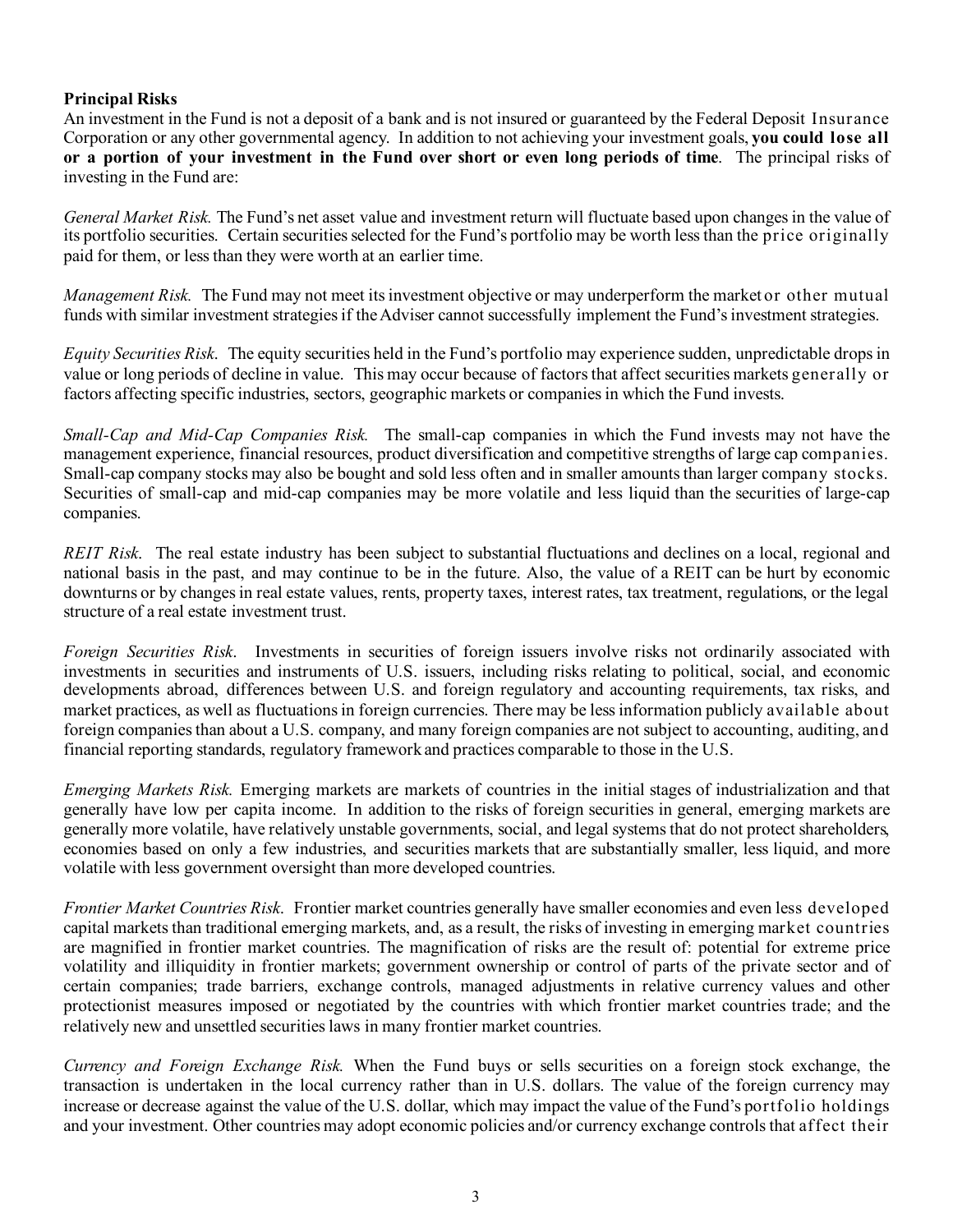currency valuations in a manner that is disadvantageous to U.S. investors and companies. Such practices may restrict or prohibit the Fund's ability to repatriate both investment capital and income, or may impose fees for doing so, which could place the Fund's assets at risk of total loss. Currency risks may be greater in emerging market and frontier market countries than in developed market countries.

*Forward Foreign Currency Risk.* The use of forward foreign currency exchange contracts may substantially change the Fund's exposure to currency exchange rates and could result in losses to the Fund if currencies do not perform as the Adviser expects. The use of these investments as a hedging technique to reduce the Fund's exposure to currency risks may also reduce its ability to benefit from favorable changes in currency exchange rates.

*Depositary Receipts Risk.* Depositary receipts are generally subject to the same risks as the foreign securities they represent because their values depend on the performance of the underlying foreign securities. The Fund may invest in unsponsored depositary receipts that are issued without an agreement with the company that issues the underlying foreign securities. Holders of unsponsored depositary receipts generally bear all the costs of such depositary receipts, and the issuers of unsponsored depositary receipts frequently are under no obligation to distribute shareholder communications received from the company that issues the underlying foreign securities or to pass through voting rights to the holders of the depositary receipts. Accordingly, available information concerning the issuer may not be current and the prices of unsponsored depositary receipts may be more volatile than the prices of sponsored depositary receipts.

*Liquidity Risk.* From time to time, the trading market for a particular security or type of security in which the Fund invests may become less liquid or even illiquid. Reduced liquidity may have an adverse impact on the Fund's ability to sell such securities when necessary to meet the Fund's liquidity needs or in response to a specific economic event and may also generally lower the value of a security. Market prices for such securities may be volatile.

*Growth-Style Investing Risk*. Investors expect growth companies to increase their earnings at a certain rate that is generally higher than the rate expected for non-growth companies. If a growth company does not meet these expectations, the price of its stock may decline significantly, even if it has increased earnings. Growth companies also typically do not pay dividends. Companies that pay dividends may experience less significant stock price declines during market downturns.

*Investment Focus Risk.* The Fund may focus its investments, or have a relatively high concentration of assets in a small number of issuers and/or industry subcategories, which may reduce its diversification and result in increased volatility.

*Non-Diversified Fund Risk.* Because the Fund is "non-diversified" and may invest a greater percentage of its assets in the securities of a single issuer, a decline in the value of an investment in a single issuer could cause the Fund's overall value to decline to a greater degree than if the Fund held a more diversified portfolio.

*Sector Emphasis Risk*. The securities of companies in the same or related businesses, if comprising a significant portion of the Fund's portfolio, may in some circumstances react negatively to market conditions, interest rates and economic, regulatory or financial developments and adversely affect the value of the portfolio to a greater extent than if such securities comprised a lesser portion of the Fund's portfolio or the Fund's portfolio was diversified across a greater number of industry sectors. Some industry sectors have particular risks that may not affect other sectors.

*Epidemic Risk.* Widespread disease, including pandemics and epidemics have been and can be highly disruptive to economies and markets, adversely impacting individual companies, sectors, industries, markets, currencies, interest and inflation rates, credit ratings, investor sentiment, and other factors affecting the value of the Fund's investments. Given the increasing interdependence among global economies and markets, conditions in one country, market, or region are increasingly likely to adversely affect markets, issuers, and/or foreign exchange rates in other countries, including the U.S. These disruptions could prevent the Fund from executing advantageous investment decisions in a timely manner and negatively impact the Fund's ability to achieve its investment objectives. Any such event(s) could have a significant adverse impact on the value and risk profile of the Fund.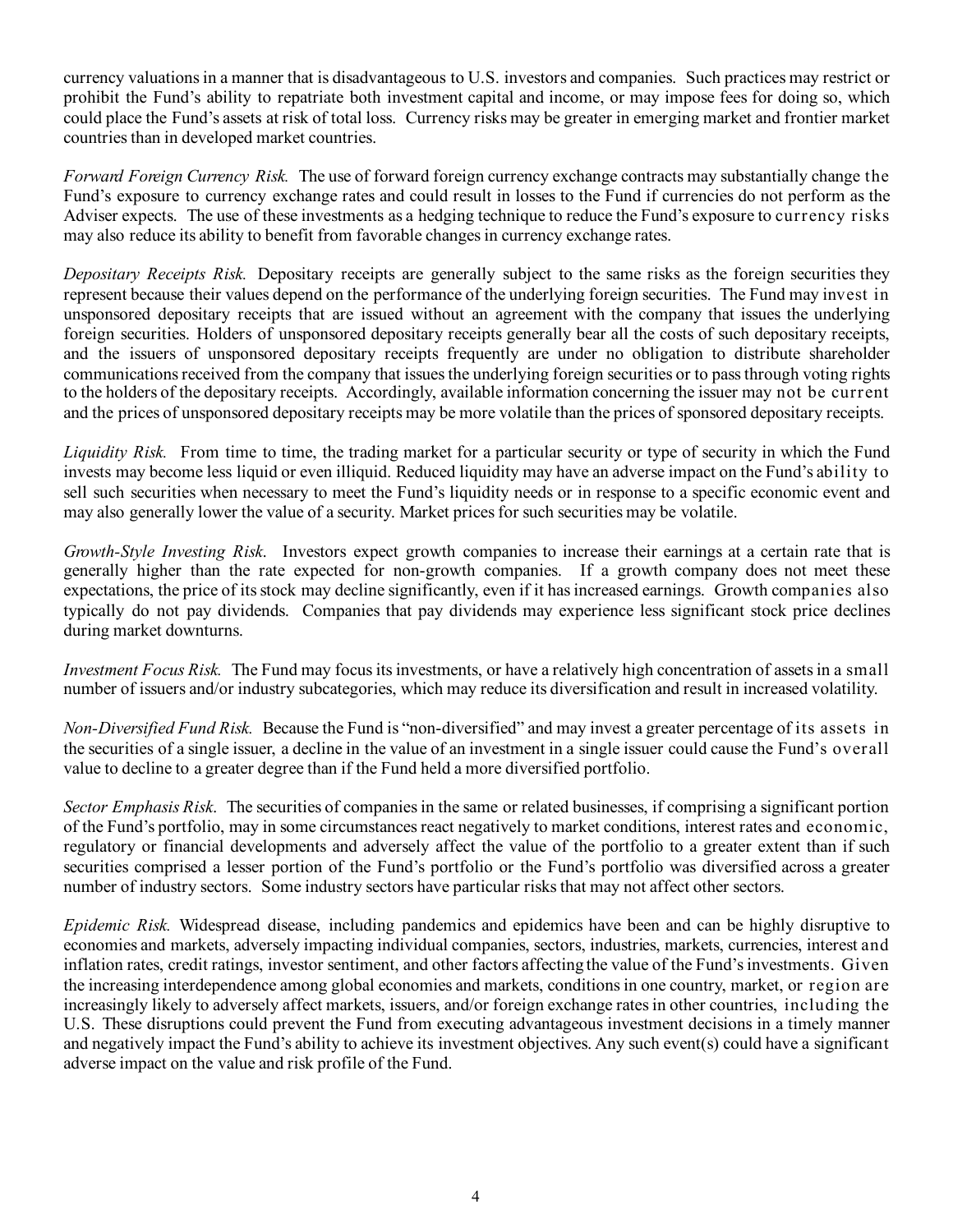*Technology Sector Risk*: Technology companies face intense competition, both domestically and internationally, which may have an adverse effect on profit margins. Technology companies may have limited product lines, markets, financial resources or personnel.

*Healthcare Sector Risk*: To the extent the Fund invests a significant portion of its assets in the healthcare sector, the Fund's performance will be sensitive to changes in and, to a greater extent, depend on the overall condition of the healthcare sector. Companies in the healthcare sector are subject to extensive government regulation and their profitability can be significantly affected by regulatory changes. Other factors impacting the healthcare sector include rising costs of medical products and services, pricing pressure and limited product lines, loss or impairment of intellectual property rights and litigation regarding product or service liability.

#### **Performance**

The accompanying bar chart and table below provide some indication of the risks of investing in the Fund. The bar chart shows how the Fund's total returns for the Fund's IS Class have varied for annual periods through December 31, 2021. Next to the bar chart are the Fund's highest and lowest quarterly returns during the period shown in the bar chart. The performance table that follows shows how the Fund's average annual returns over time compare with a broad-based securities market index. Past performance (before and after taxes) will not necessarily continue in the future. Updated performance information is available on the Fund's website at http://www.jspfunds.com or by calling 844-577-3863.



### **Year-by-year total return as of December 31(1) – IS Class**

(1) The Fund is the accounting successor to The Focus SMID-Cap Growth Equity Portfolio, a series of Delaware Pooled Trust (the "Predecessor Fund"). The Fund acquired the assets and liabilities of the Predecessor Fund in exchange for IS Class shares of the Fund on September 19, 2016 (the "Reorganization"). Accordingly, the performance shown in the bar chart and the performance table for periods prior to September 19, 2016 represents the performance of the Predecessor Fund. Prior to September 19, 2016, the Adviser served as the sole sub-adviser to the Predecessor Fund. The Fund's performance has not been restated to reflect any differences in expenses paid by the Predecessor Fund and those paid by the Fund.

During the periods illustrated in this bar chart, the Fund's highest quarterly return was 41.73% for the quarter ended June 30, 2020 and its lowest quarterly return was -19.82% for the quarter ended March 31, 2020.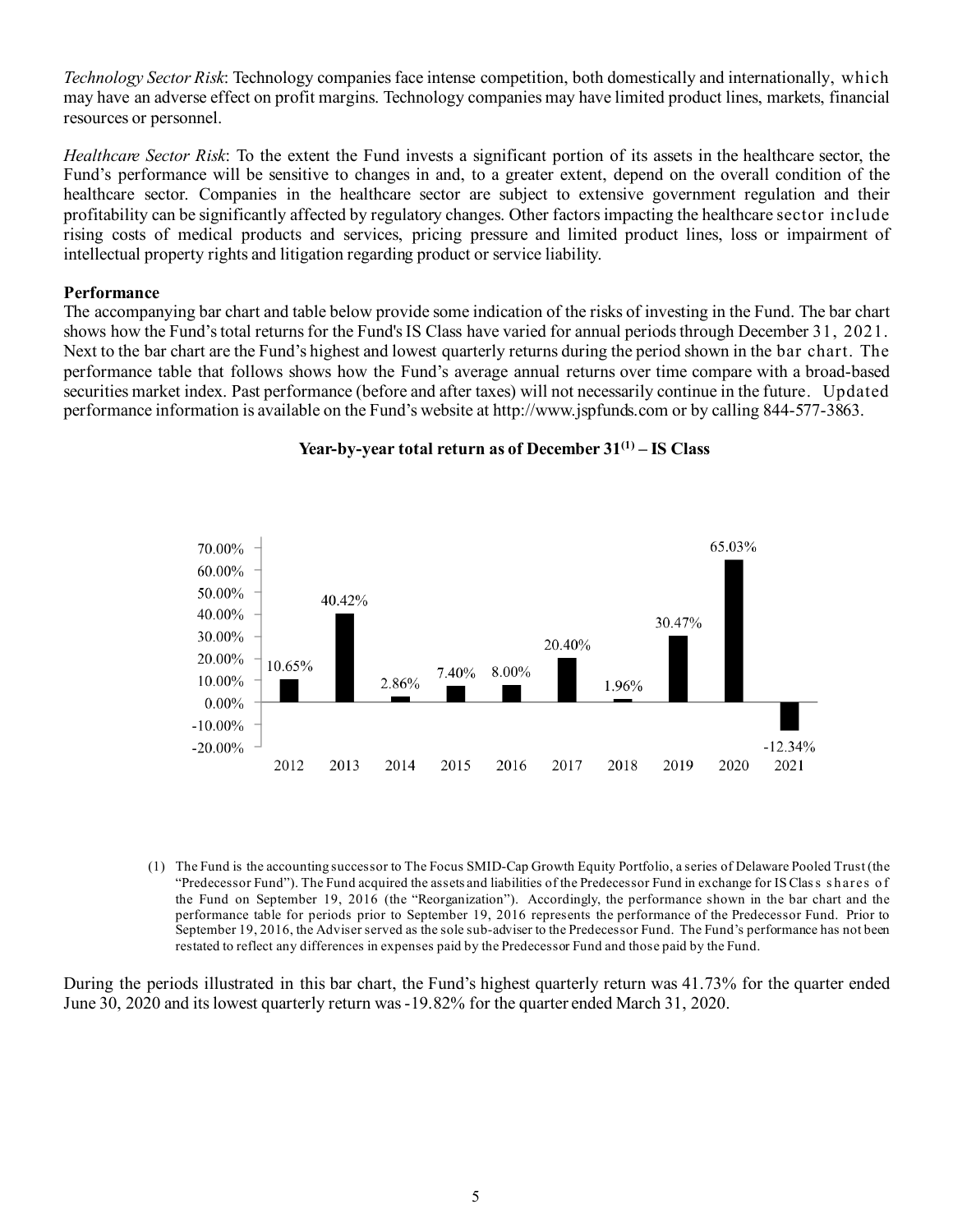| Average Annual Total Returns for the periods ended December 31, 2021                          |                 |                   |                  |
|-----------------------------------------------------------------------------------------------|-----------------|-------------------|------------------|
|                                                                                               | <b>One Year</b> | <b>Five Years</b> | <b>Ten Years</b> |
| <b>IS Class Shares</b>                                                                        |                 |                   |                  |
| Return Before Taxes                                                                           | $-12.34\%$      | 18.30%            | 15.69%           |
| Return After Taxes on Distributions                                                           | $-16.37%$       | $15.90\%$         | 13.41%           |
| Return After Taxes on Distributions and Sale of Portfolio                                     | $-4.72\%$       | 14.43%            | 12.47%           |
| <b>Shares</b>                                                                                 |                 |                   |                  |
| Institutional Class Shares                                                                    |                 |                   |                  |
| Return Before Taxes $(1)$                                                                     | $-12.42%$       | 18.25%            | 15.61%           |
| Investor Class Shares                                                                         |                 |                   |                  |
| Return Before Taxes <sup>(1)</sup>                                                            | $-12.65%$       | $17.91\%$         | 15.30%           |
| Russell 2500 <sup>®</sup> Growth Index<br>(reflects no deduction for fees, expenses or taxes) | $5.04\%$        | 17.65%            | 15.75%           |

(1) The Institutional Class commenced operations on September 16, 2016. The Investor Class commenced operations on September 19, 2016. The performance results above for the Institutional Class and Investor Class shares for the prior periods reflect the performance of the IS Class shares of the Fund adjusted for the expense ratios of the Institutional and Investor Class shares.

After-tax returns are calculated using the historical highest individual federal marginal income tax rates and do not reflect the impact of state and local taxes. Actual after-tax returns depend on the investor's individual tax situation and may differ from the returns shown. After-tax returns are not relevant for shares held in tax-advantaged investment vehicles such as employer-sponsored 401(k) plans and individual retirement accounts ("IRAs"). After tax returns are shown for IS Class shares only. After-tax returns for other classes will vary.

#### **Management**

*Investment Adviser* Jackson Square is the Fund's investment adviser.

#### *Portfolio Managers*

The following individuals are jointly and primarily responsible for the day-to-day management of the Fund's portfolio and have managed the Fund since its inception:

| <b>Title with Jackson Square</b> |  |  |
|----------------------------------|--|--|
| Portfolio Manager, Analyst       |  |  |
| Portfolio Manager, Analyst       |  |  |
| Portfolio Manager, Analyst       |  |  |
|                                  |  |  |

(1) Mr. Ferry has managed the Fund since January 2019.

#### **Purchase and Sale of Fund Shares**

You may purchase, redeem or exchange Fund shares on any day that the New York Stock Exchange ("NYSE") is open for business by written request via mail (Jackson Square SMID-Cap Growth Fund, c/o U.S. Bank Global Fund Services, P.O. Box 701, Milwaukee, Wisconsin 53201-0701), by contacting the Fund by telephone at 844-577-3863 or through a financial intermediary. You may also purchase or redeem Fund shares by wire transfer. Investors who wish to purchase, redeem or exchange Fund shares through a financial intermediary should contact the financial intermediary directly. The minimum initial and subsequent investment amounts are shown below. The Adviser may reduce or waive the minimum.